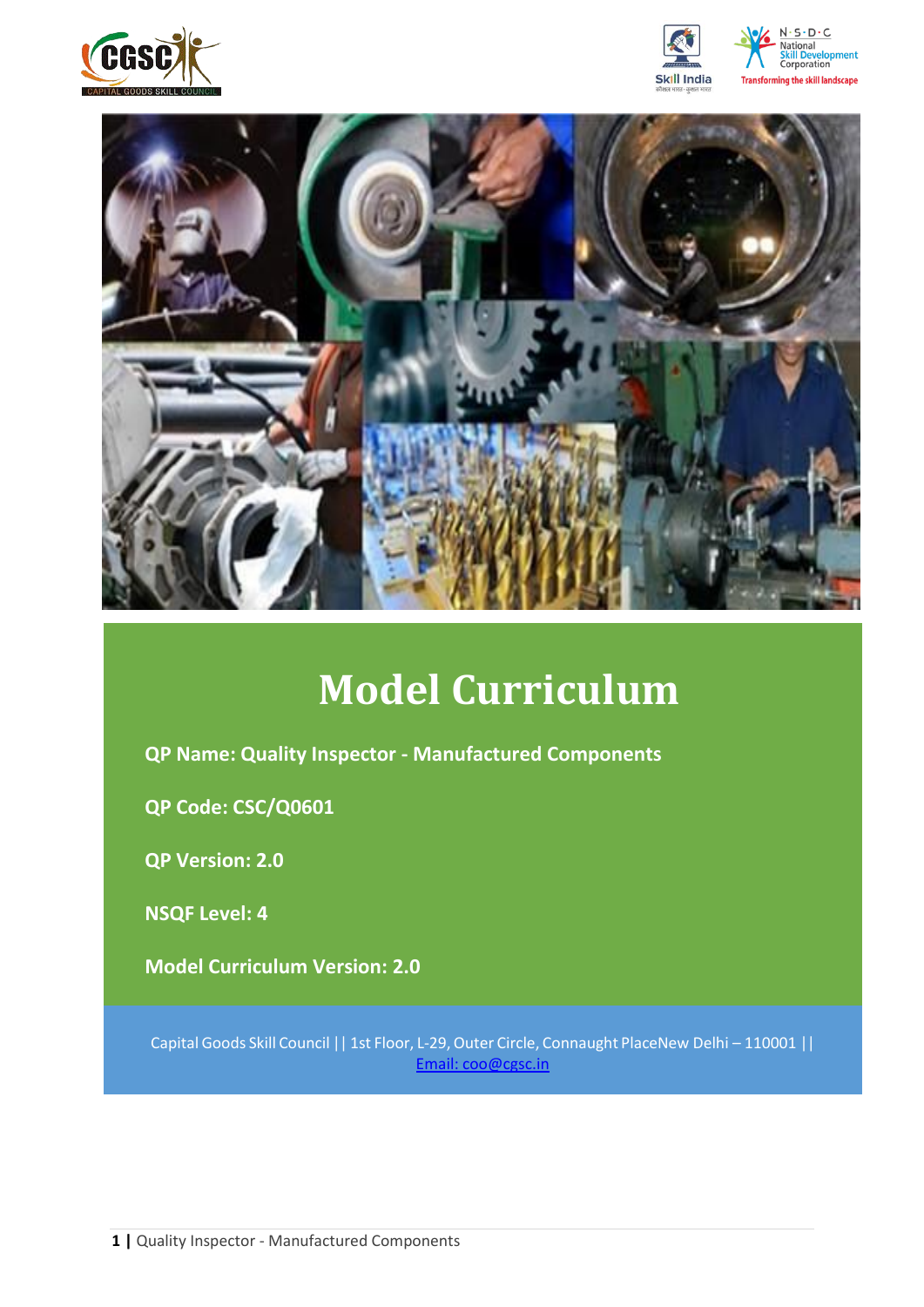



# **Table of Contents**

| Module 1: Introduction to the role of a Quality Inspector - Manufactured Components 5 |  |
|---------------------------------------------------------------------------------------|--|
|                                                                                       |  |
| Module 3: Process of coordinating with co-workers to achieve work efficiency          |  |
| Module 4: Inspect quality and dimensional accuracy of manufactured components 11      |  |
|                                                                                       |  |
|                                                                                       |  |
|                                                                                       |  |
|                                                                                       |  |
|                                                                                       |  |
|                                                                                       |  |
|                                                                                       |  |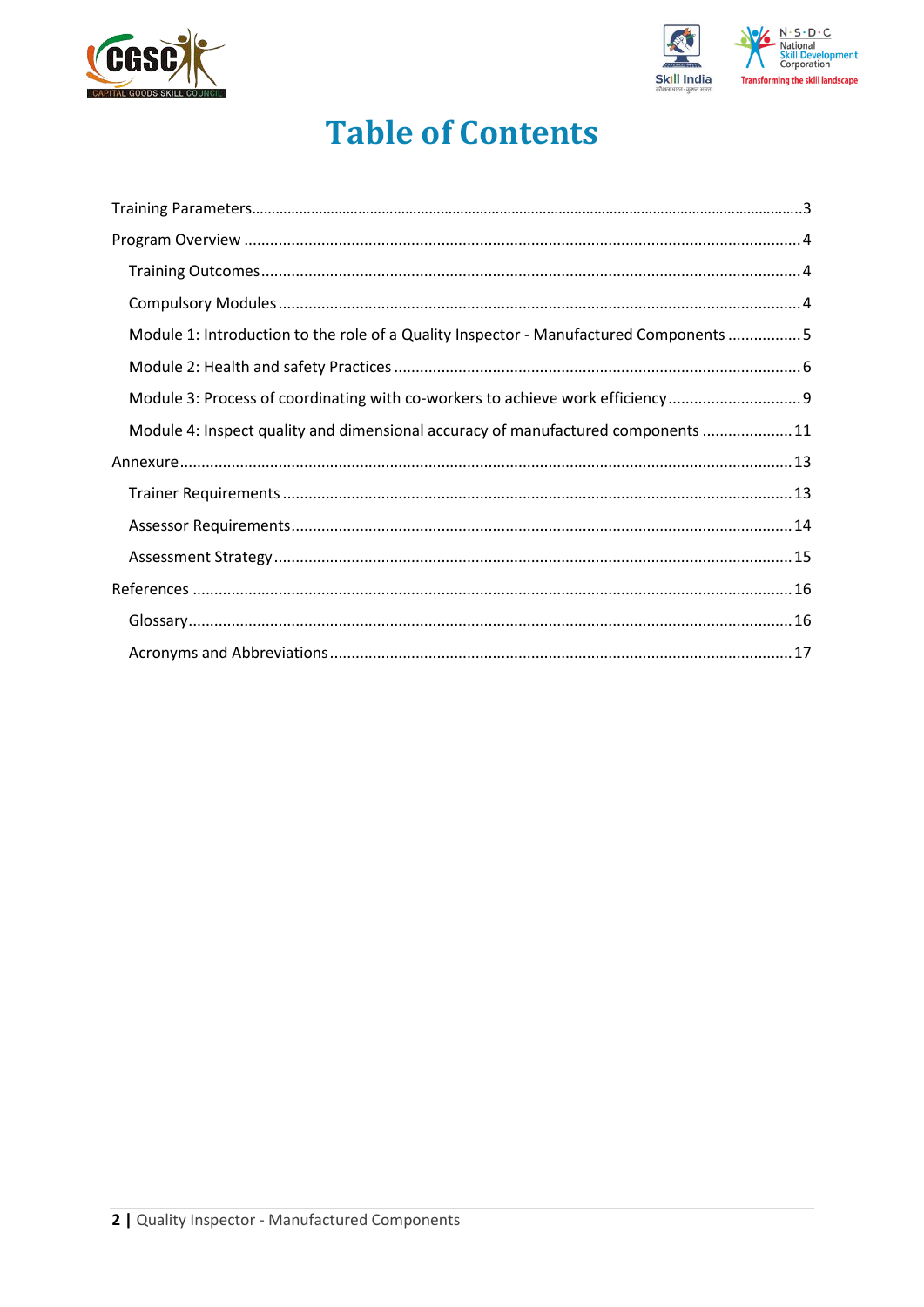<span id="page-2-0"></span>



# **Training Parameters**

| <b>Sector</b>                                                     | Capital Goods                                                                                                                                                                                                                     |
|-------------------------------------------------------------------|-----------------------------------------------------------------------------------------------------------------------------------------------------------------------------------------------------------------------------------|
| <b>Sub-Sector</b>                                                 | 1. Machine Tools<br>2. Dies, Moulds and Press Tools<br>3. Plastics Manufacturing Machinery<br>4. Textile Manufacturing Machinery<br>5. Process Plant Machinery<br>6. Electrical and Power Machinery<br>7. Light Engineering Goods |
| <b>Occupation</b>                                                 | <b>Quality Inspection</b>                                                                                                                                                                                                         |
| Country                                                           | India                                                                                                                                                                                                                             |
| <b>NSQF Level</b>                                                 | 4                                                                                                                                                                                                                                 |
| Aligned to NCO/ISCO/ISIC Code                                     | NCO-2015/7543.2001                                                                                                                                                                                                                |
| <b>Minimum Educational Qualification and</b><br><b>Experience</b> | 10th Class Pass with 2 Years of relevant experience in<br>production or quality<br>Or<br>10th Class Pass + ITI in Mechanical (2 years)<br>Or<br>12th Class Pass with 6 months experience in the relevant field                    |
| <b>Pre-Requisite License or Training</b>                          | <b>NA</b>                                                                                                                                                                                                                         |
| <b>Minimum Job Entry Age</b>                                      | 18 years                                                                                                                                                                                                                          |
| <b>Last Reviewed On</b>                                           | 31/03/2022                                                                                                                                                                                                                        |
| <b>Next Review Date</b>                                           | 31/03/2025                                                                                                                                                                                                                        |
| <b>NSQC Approval Date</b>                                         | 31/03/2022                                                                                                                                                                                                                        |
| <b>QP Version</b>                                                 | 2.0                                                                                                                                                                                                                               |
| <b>Model Curriculum Creation Date</b>                             | 31/03/2022                                                                                                                                                                                                                        |
| Model Curriculum Valid Up to Date                                 | 31/03/2025                                                                                                                                                                                                                        |
| <b>Model Curriculum Version</b>                                   | 2.0                                                                                                                                                                                                                               |
| <b>Minimum Duration of the Course</b>                             | 390 Hours 00 Minutes                                                                                                                                                                                                              |
| <b>Maximum Duration of the Course</b>                             | 390 Hours 00 Minutes                                                                                                                                                                                                              |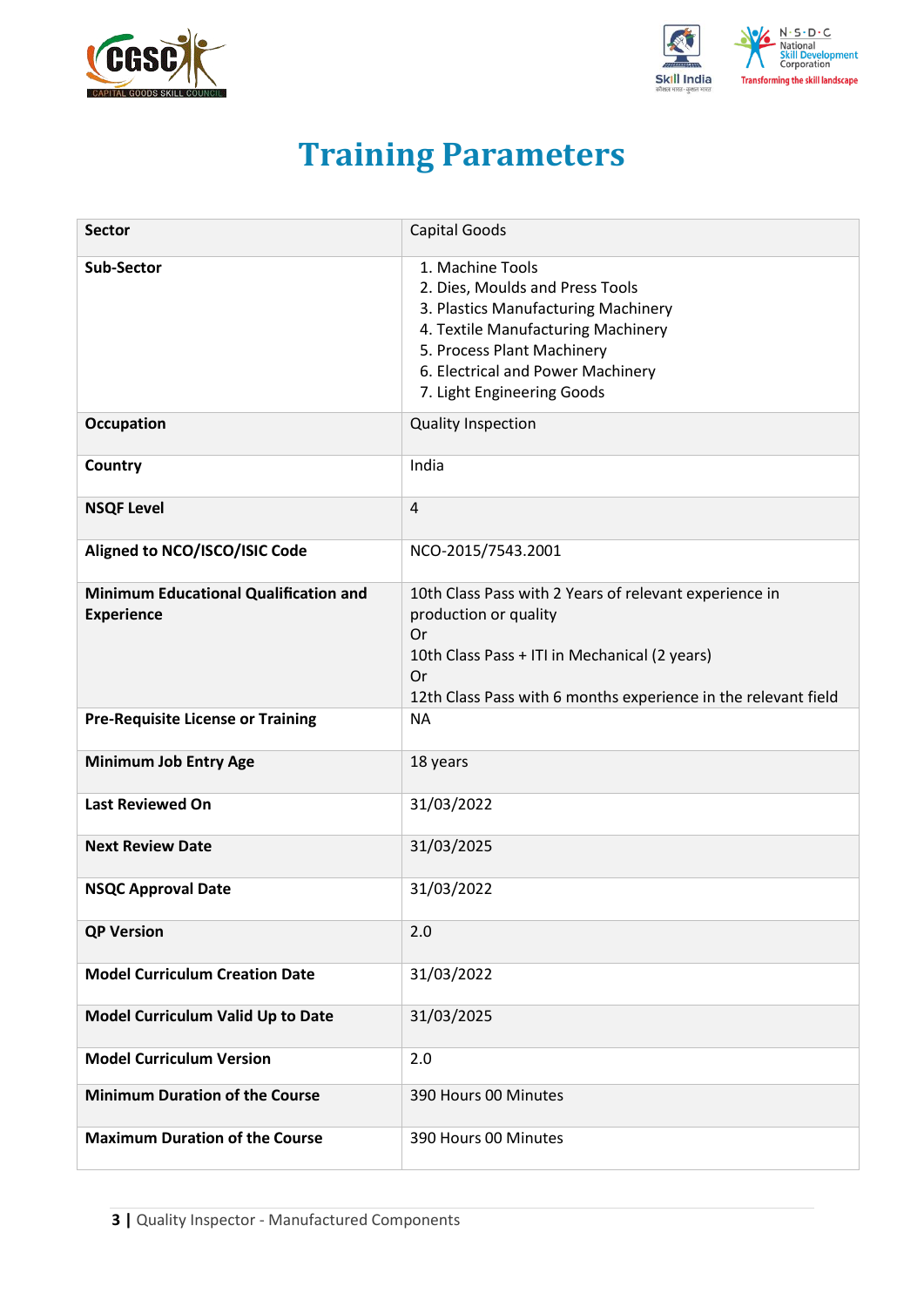



# **Program Overview**

<span id="page-3-0"></span>This section summarizes the end objectives of the program along with its duration.

### <span id="page-3-1"></span>**Training Outcomes**

<span id="page-3-2"></span>At the end of the program, the learner should have acquired the listed knowledge and skills.

- Carry out quality inspection activities such as inspection of manufactured components.
- Work effectively and efficiently as per schedules and timelines.
- Implement safety practices.
- Optimize the use of resources to ensure less wastage and maximum conservation.

### **Compulsory Modules**

The table lists the modules and their duration corresponding to the Compulsory NOS of the QP.

| <b>NOS and Module Details</b>                                                                                                    | <b>Theory</b><br><b>Duration</b> | <b>Practical</b><br><b>Duration</b> | On-the-Job<br><b>Training</b><br><b>Duration</b><br>(Mandatory) | On-the-Job<br><b>Training Duration</b><br>(Recommended) | <b>Total</b><br><b>Duration</b> |
|----------------------------------------------------------------------------------------------------------------------------------|----------------------------------|-------------------------------------|-----------------------------------------------------------------|---------------------------------------------------------|---------------------------------|
| <b>Bridge Module</b>                                                                                                             |                                  |                                     |                                                                 |                                                         |                                 |
| Module 1: Introduction to the<br>role of a Quality Inspector -<br><b>Manufactured Components</b>                                 | 8:00                             | 0:00                                | 0:00                                                            | 00:00                                                   | 8:00                            |
| CSC/N1335 - Follow the<br>health and safety practices<br>at work<br><b>NOS Version-2.0</b><br><b>NSQF Level-3</b>                | 20:00                            | 40:00                               | 0:00                                                            | 0:00                                                    | 60:00                           |
| Module 2: Health and safety<br>practices                                                                                         | 20:00                            | 40:00                               | 0:00                                                            | 00:00                                                   | 60:00                           |
| CSC/N1336 - Coordinate<br>with co-workers to achieve<br>work efficiency<br><b>NOS Version-2.0</b><br><b>NSQF Level-3</b>         | 20:00                            | 30:00                               | 0:00                                                            | 00:00                                                   | 50:00                           |
| Module 3: Process of<br>coordinating with co-workers<br>to achieve work efficiency                                               | 20:00                            | 30:00                               | 0:00                                                            | 00:00                                                   | 50:00                           |
| CSC/N0601 - Inspect quality<br>and dimensional accuracy of<br>manufactured components<br>NOS Version No. - 2.0<br>NSQF Level - 4 | 102:00                           | 170:00                              | 0:00                                                            | 00:00                                                   | 272:00                          |
| Module 4: Inspect quality and<br>dimensional accuracy of<br>manufactured components                                              | 102:00                           | 170:00                              | 0:00                                                            | 00:00                                                   | 272:00                          |
| <b>Total Duration</b>                                                                                                            | 150:00                           | 240:00                              | 0:00                                                            | 00:00                                                   | 390:00                          |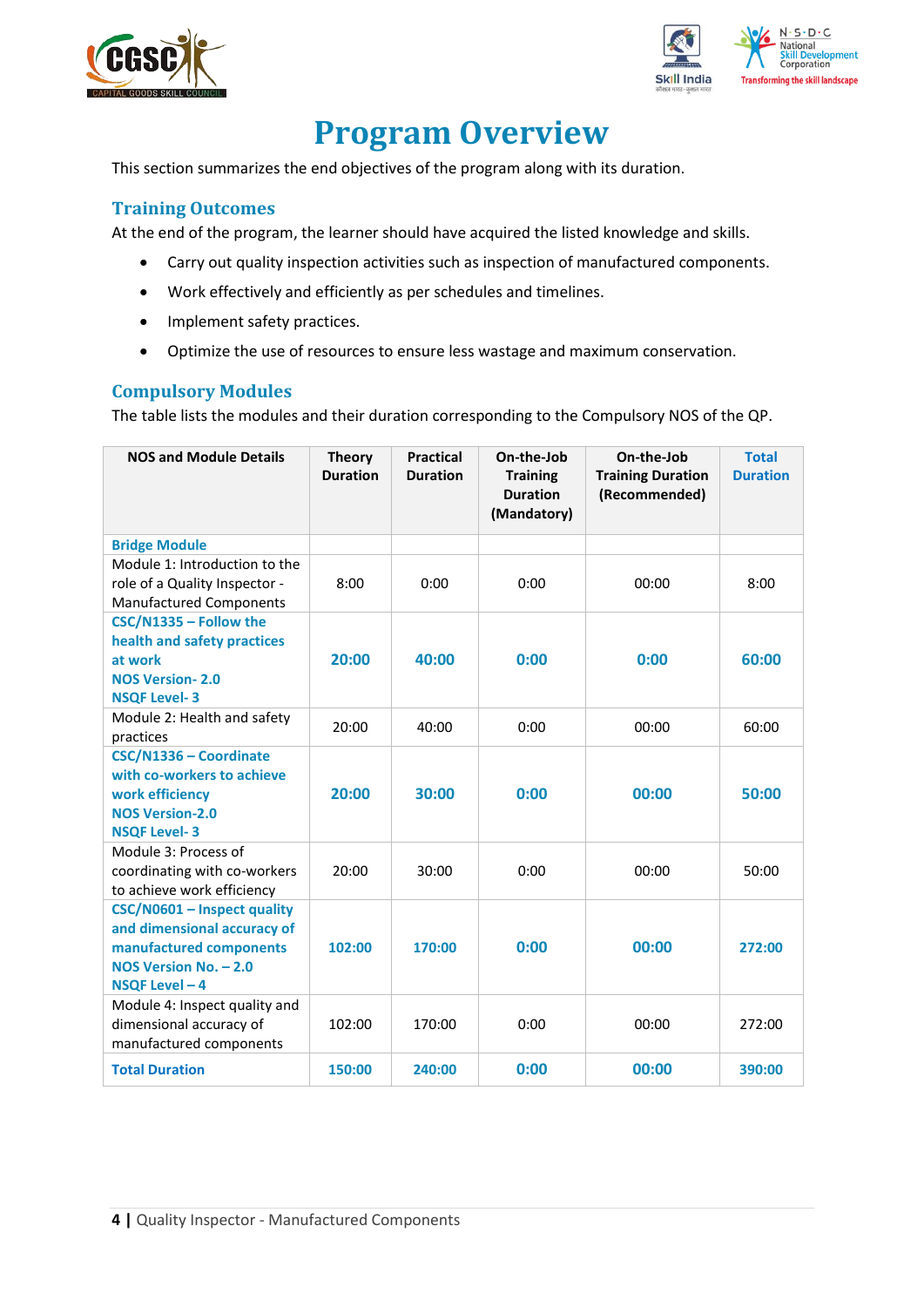



# **Module Details**

### **Module 1: Introduction to the role of a Quality Inspector - Manufactured Components**

### *Bridge module*

### **Terminal Outcomes:**

• Discuss the role and responsibilities of a Quality Inspector - Manufactured Components.

| Duration: 08:00                                                                                                                                                                                                                                                                                                                                                                                                                                                           | Duration: 00:00                          |
|---------------------------------------------------------------------------------------------------------------------------------------------------------------------------------------------------------------------------------------------------------------------------------------------------------------------------------------------------------------------------------------------------------------------------------------------------------------------------|------------------------------------------|
| Theory - Key Learning Outcomes                                                                                                                                                                                                                                                                                                                                                                                                                                            | <b>Practical - Key Learning Outcomes</b> |
| List the role and responsibilities of a<br>٠<br>Quality<br>Inspector - Manufactured<br>Components.<br>Discuss the job opportunities of a Quality<br>٠<br>Inspector - Manufactured Components.<br>Describe the size and scope of the capital<br>٠<br>good industry and its sub-sectors.<br>Explain about Indian capital goods<br>٠<br>manufacturing market.<br>Discuss the standards and procedures<br>٠<br>involved in the different operations of<br>quality inspection. |                                          |
| <b>Classroom Aids:</b>                                                                                                                                                                                                                                                                                                                                                                                                                                                    |                                          |
| Whiteboard, marker pen, projector, standard checklists and schedules                                                                                                                                                                                                                                                                                                                                                                                                      |                                          |
| <b>Tools, Equipment and Other Requirements</b>                                                                                                                                                                                                                                                                                                                                                                                                                            |                                          |
|                                                                                                                                                                                                                                                                                                                                                                                                                                                                           |                                          |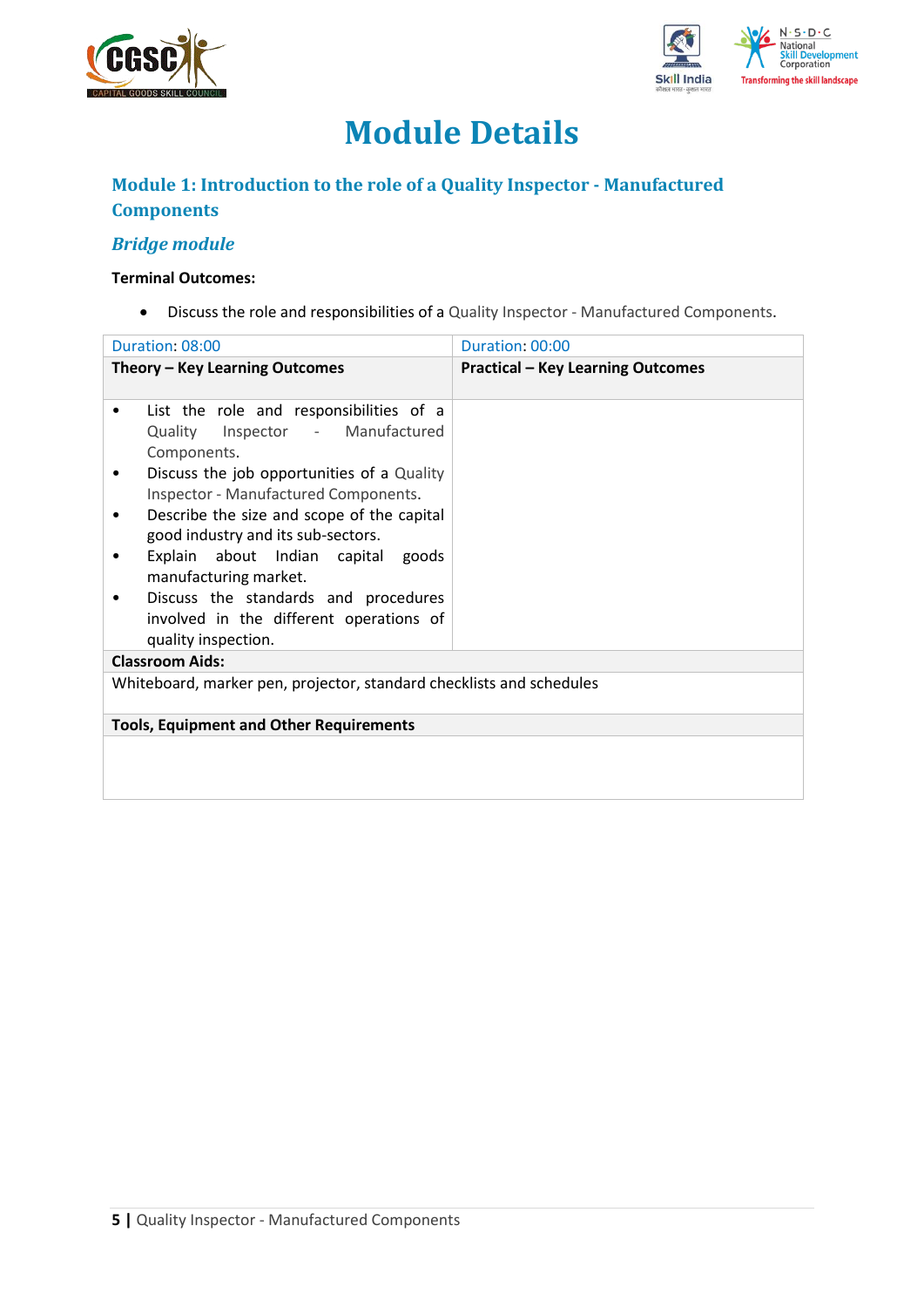



## **Module 2: Health and safety Practices** *Mapped to CSC/N1335 v2.0*

#### **Terminal Outcomes:**

- Demonstrate ways to maintain personal health and safety.
- Describe the process of assisting in hazard management.
- Explain how to check the first aid box, firefighting and safety equipment.
- Describe the process of assisting in waste management.
- Explain the importance of following the fire safety guidelines.
- Explain the importance of following the emergency and first-aid procedures.
- Demonstrate the process of carrying out relevant documentation and review.

| Duration: 20:00                                                                                                                                                                                                                                                                                                                                                                                                                                                                                                                                                                                                                                                                                                                                                                                                                                                                                                                                                                                                                                                                                                                                                                                                                                                                                                                                                                                                                                                                                                                                             | Duration: 40:00                                                                                                                                                                                                                                                                                                                                                                                                                                                                                                                                                                                                                                                                                                                                                                                                                                                                                                                                                                                                                                             |  |  |  |
|-------------------------------------------------------------------------------------------------------------------------------------------------------------------------------------------------------------------------------------------------------------------------------------------------------------------------------------------------------------------------------------------------------------------------------------------------------------------------------------------------------------------------------------------------------------------------------------------------------------------------------------------------------------------------------------------------------------------------------------------------------------------------------------------------------------------------------------------------------------------------------------------------------------------------------------------------------------------------------------------------------------------------------------------------------------------------------------------------------------------------------------------------------------------------------------------------------------------------------------------------------------------------------------------------------------------------------------------------------------------------------------------------------------------------------------------------------------------------------------------------------------------------------------------------------------|-------------------------------------------------------------------------------------------------------------------------------------------------------------------------------------------------------------------------------------------------------------------------------------------------------------------------------------------------------------------------------------------------------------------------------------------------------------------------------------------------------------------------------------------------------------------------------------------------------------------------------------------------------------------------------------------------------------------------------------------------------------------------------------------------------------------------------------------------------------------------------------------------------------------------------------------------------------------------------------------------------------------------------------------------------------|--|--|--|
| Theory - Key Learning Outcomes                                                                                                                                                                                                                                                                                                                                                                                                                                                                                                                                                                                                                                                                                                                                                                                                                                                                                                                                                                                                                                                                                                                                                                                                                                                                                                                                                                                                                                                                                                                              | <b>Practical - Key Learning Outcomes</b>                                                                                                                                                                                                                                                                                                                                                                                                                                                                                                                                                                                                                                                                                                                                                                                                                                                                                                                                                                                                                    |  |  |  |
| Explain the recommended practices to be<br>$\bullet$<br>followed to<br>ensure protection from<br>infections and transmission to others, such<br>as the use of hand sanitiser and face mask.<br>Explain the importance and process of<br>$\bullet$<br>checking the work conditions, assessing<br>the potential health and safety risks, and<br>take appropriate measures to mitigate<br>them.<br>Explain the importance and process of<br>٠<br>selecting and using the appropriate PPE<br>relevant to the task and work conditions.<br>Explain the recommended techniques to<br>٠<br>be followed while lifting and moving heavy<br>objects to avoid injury.<br>Explain the importance of following the<br>$\bullet$<br>manufacturer's instructions and workplace<br>safety guidelines while working on heavy<br>machinery, tools and equipment.<br>Explain the importance and process of<br>$\bullet$<br>identifying existing and potential hazards<br>at work.<br>Describe the process of assessing the<br>$\bullet$<br>potential risks and injuries associated with<br>the various hazards.<br>Explain how to prevent<br>or<br>minimise<br>$\bullet$<br>different types of hazards.<br>Explain how<br>handle<br>to<br>and<br>store<br>$\bullet$<br>hazardous materials safely.<br>Explain the importance of ensuring the<br>$\bullet$<br>first aid box is updated with the relevant<br>first aid supplies.<br>Describe the process of checking and<br>$\bullet$<br>testing the firefighting and various safety<br>equipment to ensure they are in a usable | Demonstrate the use of appropriate<br>$\bullet$<br>Protective<br>Equipment<br>Personal<br>(PPE)<br>relevant to the task and work conditions.<br>Demonstrate how to handle hazardous<br>$\bullet$<br>materials safely.<br>Demonstrate the process of testing the<br>$\bullet$<br>firefighting and various safety equipment<br>to ensure they are in usable condition.<br>Demonstrate the process of recycling and<br>different<br>disposing<br>types<br>of<br>waste<br>appropriately.<br>Demonstrate how to use the appropriate<br>$\bullet$<br>type of fire extinguisher to extinguish<br>different types of fires safely.<br>how<br>administer<br>Demonstrate<br>to<br>$\bullet$<br>appropriate first aid to the injured<br>personnel.<br>Demonstrate the process of performing<br>٠<br>Cardiopulmonary Resuscitation (CPR) on a<br>potential victim of cardiac arrest.<br>Demonstrate the process of carrying out<br>$\bullet$<br>appropriate documentation following a<br>health and safety incident at work,<br>including all the required information. |  |  |  |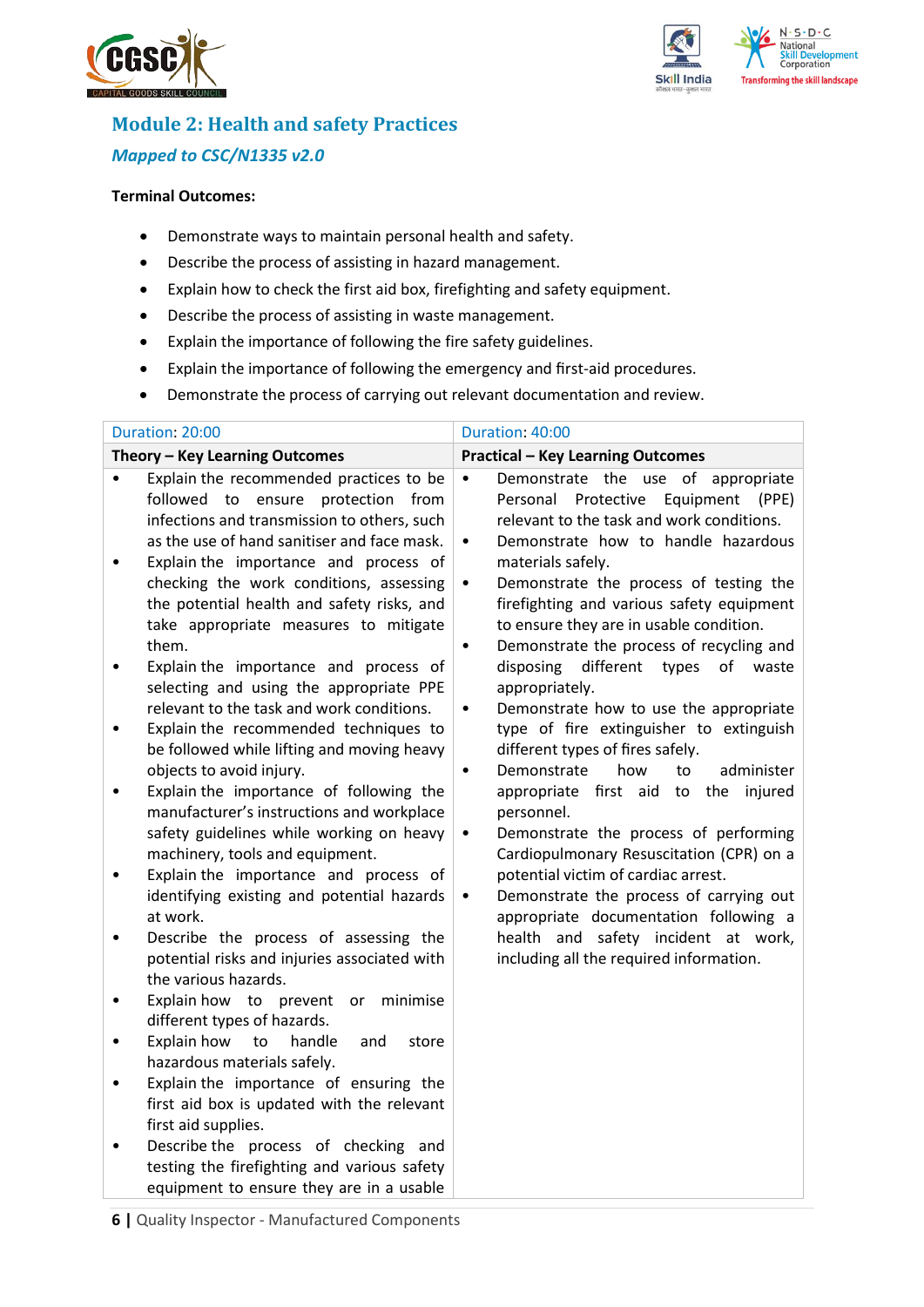





condition.

- Explain the criteria for segregating waste into appropriate categories.
- Describe the appropriate methods for recycling recyclable waste.
- Describe the process of disposing of the non-recyclable waste safely and the applicable regulations.
- Explain the use of different types of fire extinguishers to extinguish different types of fires.
- State the recommended practices to be followed for a safe rescue during a fire emergency.
- Explain how to request assistance from the fire department to extinguish a serious fire.
- Explain the appropriate practices to be followed during workplace emergencies to ensure safety and minimise loss to organisational property.
- State the common health and safety hazards present in a work environment, associated risks, and how to mitigate them.
- State the safe working practices to be followed while working at various hazardous sites and using electrical equipment.
- Explain the importance of ensuring easy access to firefighting and safety equipment.
- Explain the appropriate preventative and remedial actions to be taken in the case of exposure to toxic materials, such as poisonous chemicals and gases.
- Explain various causes of fire in different work environments and the recommended precautions to be taken to prevent fire accidents.
- Describe different methods of extinguishing fire.
- List different materials used for extinguishing fire.
- Explain the applicable rescue techniques to be followed during a fire emergency.
- Explain the importance of placing safety signs and instructions at strategic locations in a workplace and following them.
- Explain different types of first aid treatment to be provided for different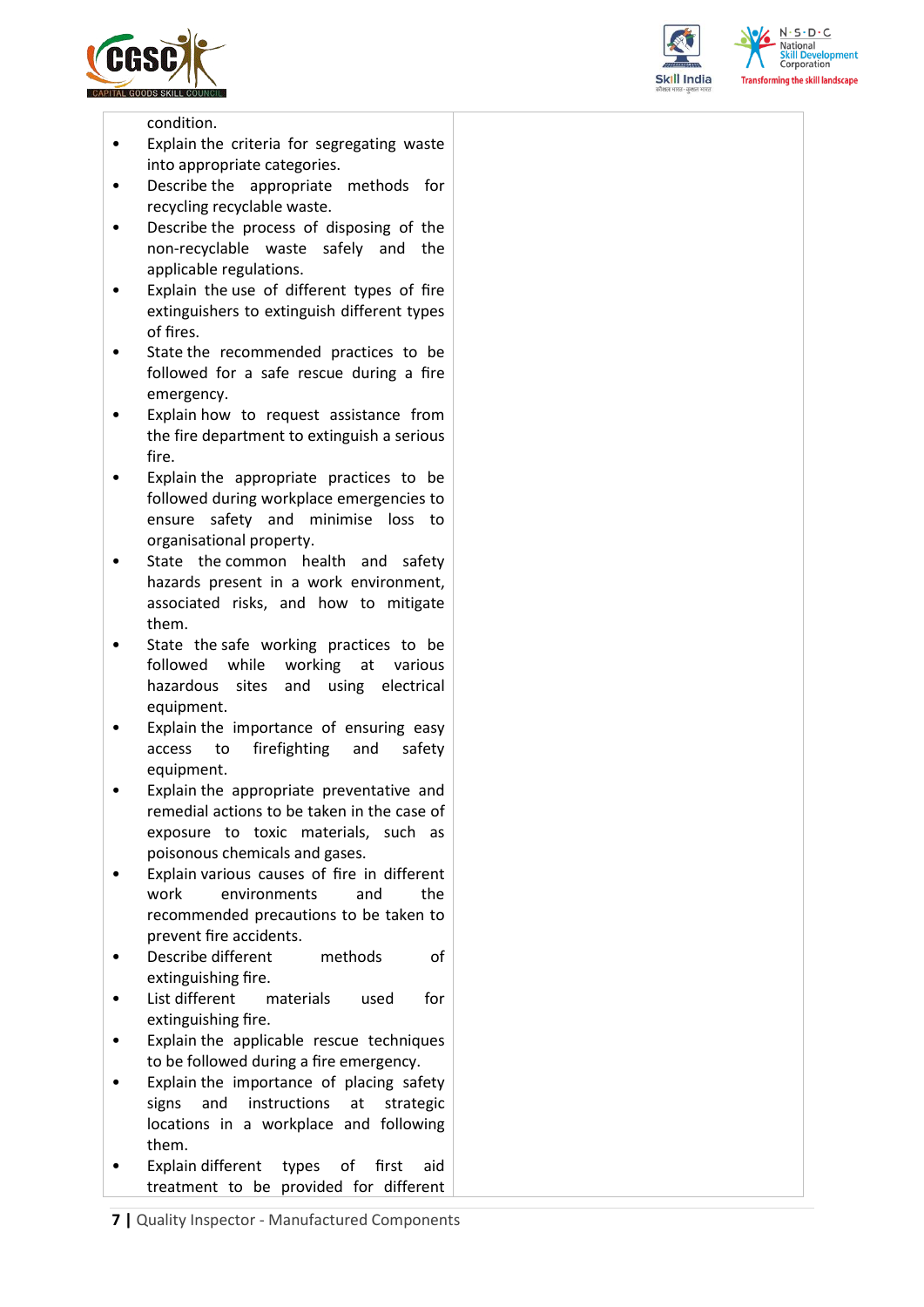



 $N \cdot S \cdot D \cdot C$ sforming the skill landscape

types of injuries.

- State the potential injuries associated with incorrect manual handling.
- Explain how to move an injured person safely.
- State various hazards associated with the use of various machinery, tools, implements, equipment and materials.
- Explain the importance of ensuring no obstruction and free access to fire exits.
- Explain how to free a person from electrocution safely.
- Explain how to administer appropriate first aid to an injured person.
- Explain how to perform Cardiopulmonary Resuscitation (CPR).
- Explain the importance of coordinating with the emergency services to request urgent medical assistance for persons requiring professional medical attention or hospitalisation.
- State the appropriate documentation to be carried out following a health and safety incident at work, and the relevant information to be included.
- Explain the importance and process of reviewing the health and safety conditions at work regularly or following an incident.
- Explain the importance and process of implementing appropriate changes to improve the health and safety conditions at work.

### **Classroom Aids**

Computer, Projection Equipment, PowerPoint Presentation and Software, Facilitator's Guide, Participant's Handbook.

#### **Tools, Equipment and Other Requirements**

Personal Protective Equipment, Cleaning Equipment and Materials, Sanitizer, Soap, Mask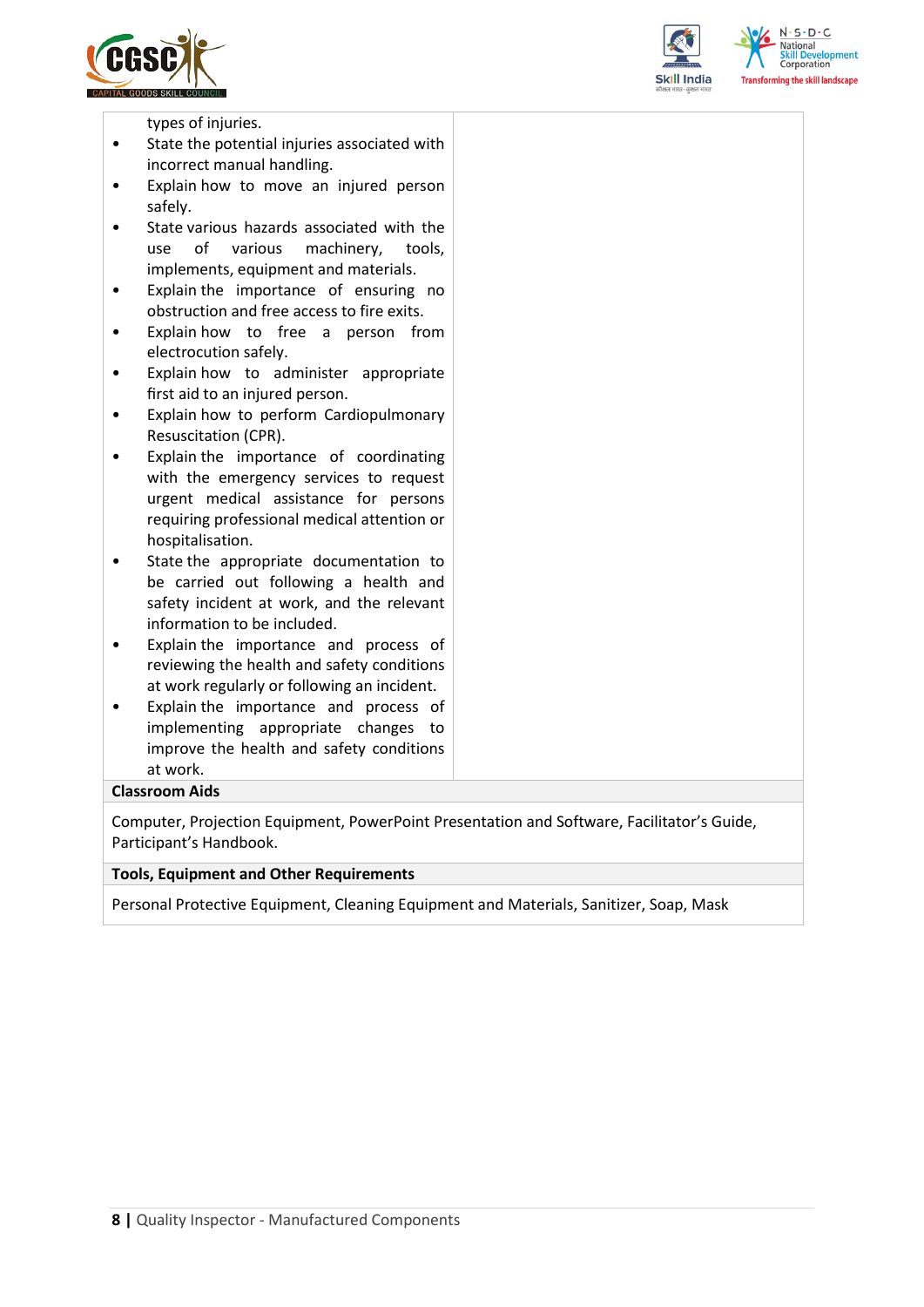



# **Module 3: Process of coordinating with co-workers to achieve work efficiency**

### *Mapped to CSC/N1336 v2.0*

### **Terminal Outcomes:**

- Demonstrate ways to work and communicate effectively with co-workers.
- Discuss ways to promote diversity and inclusion at the workplace.

|        | Duration: 20:00                                                                                                                                                                | Duration: 30:00                                                                                                                                                                                                     |
|--------|--------------------------------------------------------------------------------------------------------------------------------------------------------------------------------|---------------------------------------------------------------------------------------------------------------------------------------------------------------------------------------------------------------------|
|        | Theory - Key Learning Outcomes                                                                                                                                                 | <b>Practical - Key Learning Outcomes</b>                                                                                                                                                                            |
|        | Explain the importance and process of<br>effective communication in the workplace.<br>to<br>effective<br>Explain the<br>barriers<br>communication and how to overcome<br>them. | Demonstrate the process of preparing the<br>$\bullet$<br>relevant documents and reports as per the<br>instructions,<br>providing<br>supervisor's<br>information<br>appropriate<br>clearly<br>and<br>systematically. |
| ٠      | Explain the importance of teamwork in an<br>organisation's and individual's success.<br>Explain the importance of active listening                                             | Demonstrate how to mentor and assist<br>$\bullet$<br>subordinates in the execution of their<br>work responsibilities.                                                                                               |
| ٠<br>٠ | in the work environment.<br>State the appropriate techniques to be<br>followed for active listening.<br>Explain the importance of tone and pitch                               | Demonstrate the process of using various<br>٠<br>resources efficiently to ensure maximum<br>utilisation and minimum wastage.<br>Demonstrate how to communicate clearly<br>$\bullet$                                 |
|        | ineffective communication.<br>Explain the importance of avoiding casual<br>expletives and unpleasant terms while                                                               | politely<br>to<br>ensure<br>effective<br>and<br>communication with co-workers.<br>Demonstrate appropriate verbal and non-<br>$\bullet$                                                                              |
|        | communicating professional circles.<br>Explain the importance of maintaining<br>discipline and ethical behaviour at work.<br>State the<br>for<br>common<br>reasons             | verbal communication that is respectful of<br>genders and disability.                                                                                                                                               |
|        | interpersonal conflict and how to resolve<br>them.<br>Explain the importance of developing                                                                                     |                                                                                                                                                                                                                     |
| ٠      | effective<br>working<br>relationships<br>for<br>professional success.<br>Describe the process of expressing and                                                                |                                                                                                                                                                                                                     |
|        | addressing grievances appropriately and<br>effectively.                                                                                                                        |                                                                                                                                                                                                                     |
|        | Explain the importance and process of<br>planning daily tasks to ensure their timely<br>completion and efficient use of time.                                                  |                                                                                                                                                                                                                     |
|        | Explain the importance of adhering to the<br>limits of authority at work.                                                                                                      |                                                                                                                                                                                                                     |
|        | Explain the importance of following the<br>quality<br>applicable<br>standards<br>and<br>timescales at work.                                                                    |                                                                                                                                                                                                                     |
|        | Explain the importance of coordinating<br>with co-workers to achieve the work<br>objectives efficiently.                                                                       |                                                                                                                                                                                                                     |
|        | Explain the<br>relevant<br>documentation<br>requirements.                                                                                                                      |                                                                                                                                                                                                                     |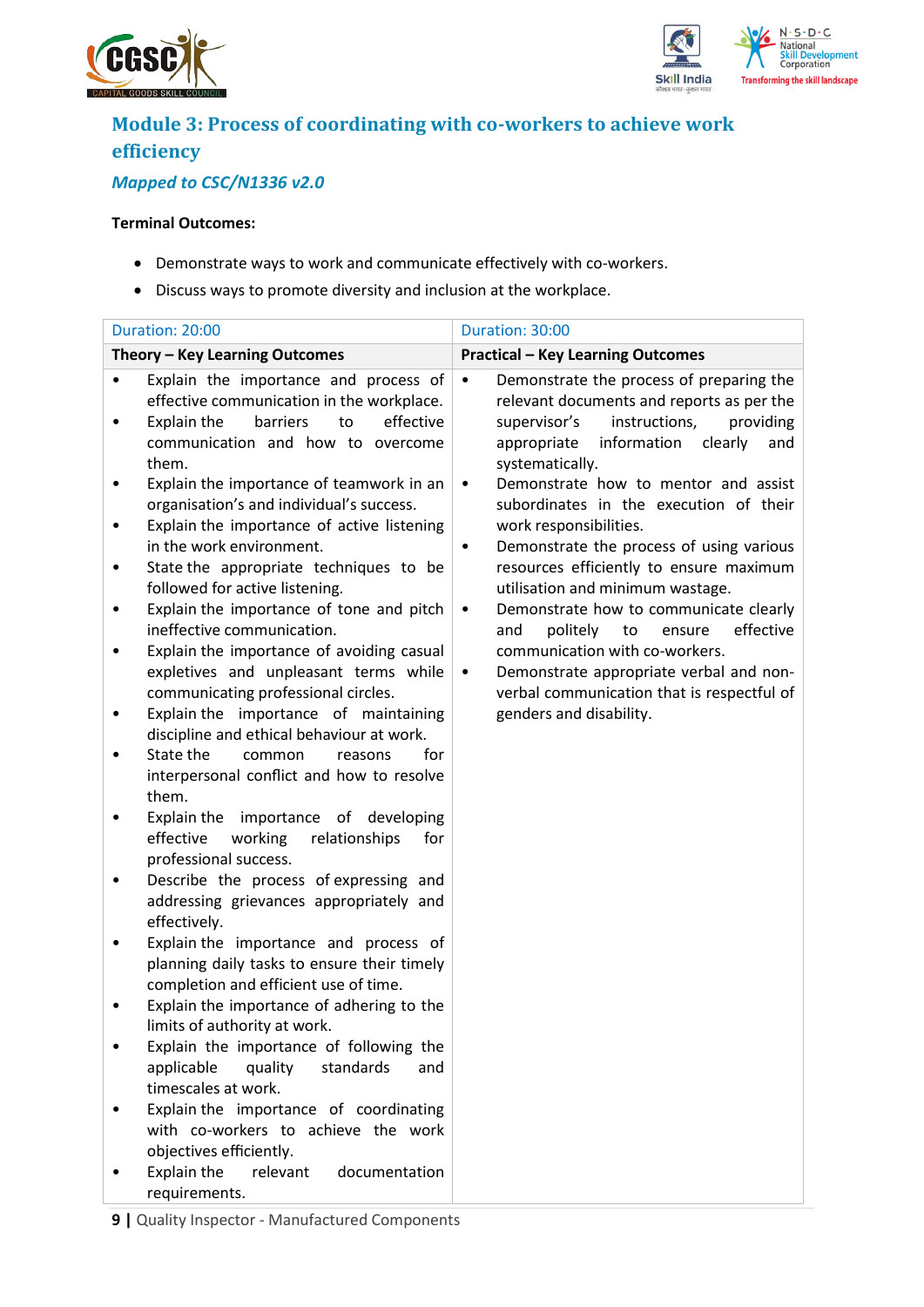



| Explain the importance of providing<br>appropriate information clearly<br>and<br>systematically in work documents.<br>State the escalation matrix to be followed<br>to deal with out of authority tasks and<br>concerns.<br>Explain the importance and process of<br>mentoring and assisting subordinates in<br>execution<br>of<br>their<br>the<br>work |  |  |  |  |
|---------------------------------------------------------------------------------------------------------------------------------------------------------------------------------------------------------------------------------------------------------------------------------------------------------------------------------------------------------|--|--|--|--|
| responsibilities.                                                                                                                                                                                                                                                                                                                                       |  |  |  |  |
|                                                                                                                                                                                                                                                                                                                                                         |  |  |  |  |
| Explain how<br>to identify<br>possible                                                                                                                                                                                                                                                                                                                  |  |  |  |  |
| disruptions to work prevent them.                                                                                                                                                                                                                                                                                                                       |  |  |  |  |
| Explain how to use various resources                                                                                                                                                                                                                                                                                                                    |  |  |  |  |
| efficiently to ensure maximum utilisation                                                                                                                                                                                                                                                                                                               |  |  |  |  |
| and minimum wastage.                                                                                                                                                                                                                                                                                                                                    |  |  |  |  |
| Explain the recommended practices to be                                                                                                                                                                                                                                                                                                                 |  |  |  |  |
| followed at work to avoid and resolve                                                                                                                                                                                                                                                                                                                   |  |  |  |  |
| conflicts at work.                                                                                                                                                                                                                                                                                                                                      |  |  |  |  |
| Explain the importance and process of                                                                                                                                                                                                                                                                                                                   |  |  |  |  |
| efficient and timely dissemination of                                                                                                                                                                                                                                                                                                                   |  |  |  |  |
| information to the authorised personnel.                                                                                                                                                                                                                                                                                                                |  |  |  |  |
| Explain<br>the<br>procedure<br>to<br>report<br>$\bullet$                                                                                                                                                                                                                                                                                                |  |  |  |  |
| inappropriate behaviour e.g., harassment.                                                                                                                                                                                                                                                                                                               |  |  |  |  |
| <b>Classroom Aids:</b>                                                                                                                                                                                                                                                                                                                                  |  |  |  |  |
|                                                                                                                                                                                                                                                                                                                                                         |  |  |  |  |
| Training Kit (Trainer Guide, Presentations). Whiteboard, Marker, Projector, Laptop                                                                                                                                                                                                                                                                      |  |  |  |  |
| <b>Tools, Equipment and Other Requirements</b>                                                                                                                                                                                                                                                                                                          |  |  |  |  |
|                                                                                                                                                                                                                                                                                                                                                         |  |  |  |  |

NA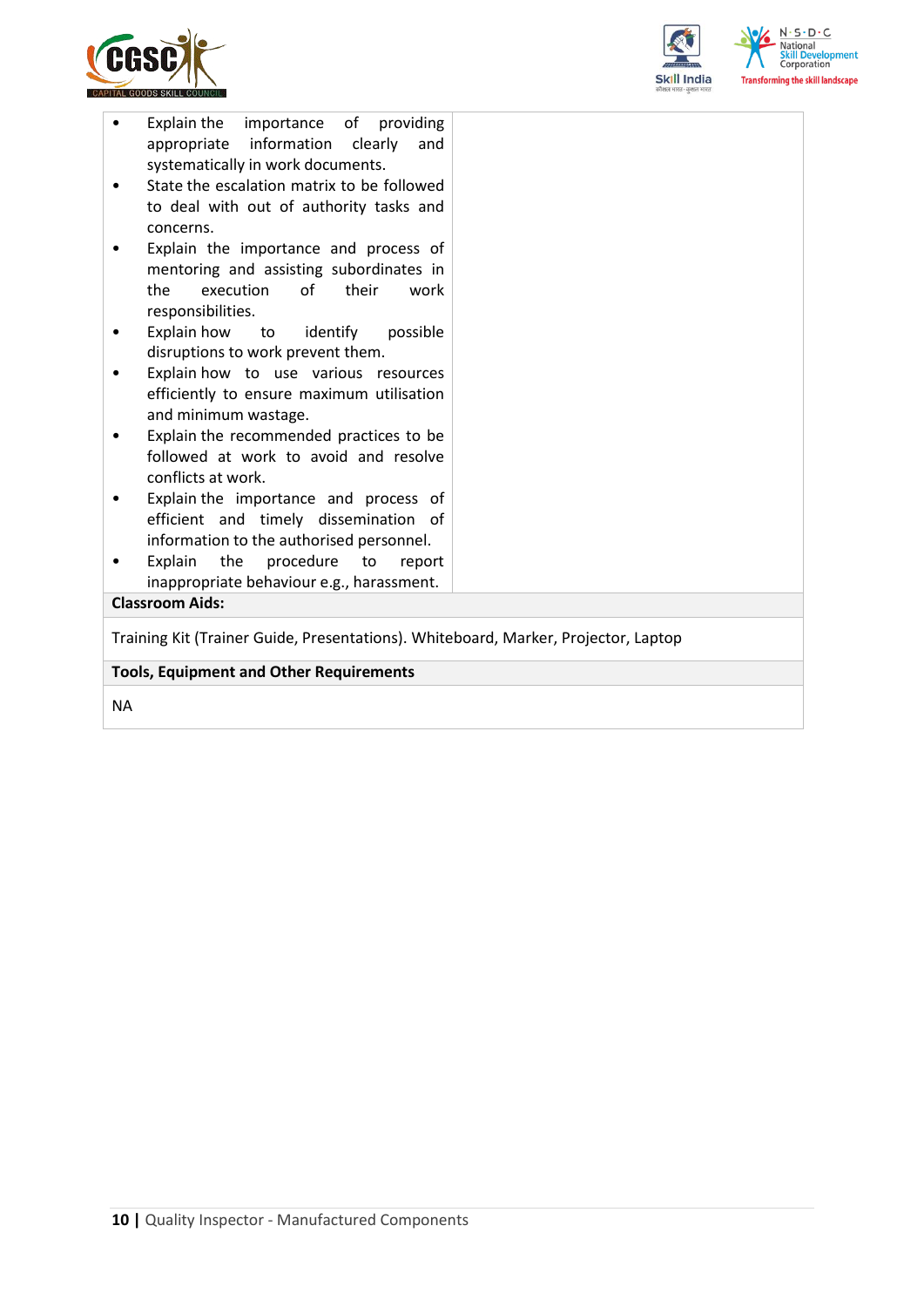



## **Module 4: Inspect quality and dimensional accuracy of manufactured components** *Mapped to CSC/N0601, v2.0*

### **Terminal Outcomes:**

- Identify testing equipment, measuring instruments, gauges, parts etc. required for quality inspection job.
- Demonstrate methods and techniques for quality inspection of manufactured components.
- Prepare and maintain documents and reports related to quality inspection work.

| <b>Duration: 102:00</b>                                                                                                                                                                                                                                                                                                                          | <b>Duration: 170:00</b>                                                                                                                                                                                                                                                                                                                   |  |  |  |
|--------------------------------------------------------------------------------------------------------------------------------------------------------------------------------------------------------------------------------------------------------------------------------------------------------------------------------------------------|-------------------------------------------------------------------------------------------------------------------------------------------------------------------------------------------------------------------------------------------------------------------------------------------------------------------------------------------|--|--|--|
| Theory - Key Learning Outcomes                                                                                                                                                                                                                                                                                                                   | <b>Practical - Key Learning Outcomes</b>                                                                                                                                                                                                                                                                                                  |  |  |  |
| Discuss organisational quality inspection<br>standards and processes.<br>Discuss the information collected from the<br>inspection check sheet, manufacturing<br>specifications/detail<br>drawings;<br>client<br>applicable<br>national<br>drawings;<br>and<br>international<br>standards;<br>welding<br>procedure specification and<br>how<br>to | the<br>standard<br>$\bullet$<br>Demonstrate<br>operating<br>procedures to use the testing equipment,<br>measuring instruments, gauges, parts etc.<br>required during the quality inspection<br>process.<br>Show how to collect the required testing<br>٠<br>equipment,<br>measuring<br>instruments,<br>gauges, parts etc. from the store. |  |  |  |
| confirm it from the superior.<br>equipment,<br>List<br>testing<br>measuring<br>instruments, gauges, parts etc. required<br>during the quality inspection process.                                                                                                                                                                                | Apply appropriate ways of checking the<br>$\bullet$<br>calibration of tools, gauges and measuring<br>instruments before use.<br>Show how to prepare/collect different<br>$\bullet$                                                                                                                                                        |  |  |  |
| Discuss the organisational process of<br>collecting and arranging<br>the testing<br>equipment,<br>measuring<br>instruments,                                                                                                                                                                                                                      | production/product related data required<br>for inspection.<br>visually<br>Show<br>how<br>inspect<br>to<br>the<br>$\bullet$                                                                                                                                                                                                               |  |  |  |
| gauges, parts etc. from the store.<br>Summarise the steps to be performed for<br>checking the calibration of tools, gauges                                                                                                                                                                                                                       | scratches,<br>for<br>damages,<br>component<br>packing etc.<br>Perform the<br>steps<br>inspect<br>the<br>to<br>$\bullet$                                                                                                                                                                                                                   |  |  |  |
| and measuring instruments before use.<br>Discuss the safety practices to avoid any<br>and<br>accident<br>during quality<br>hazard                                                                                                                                                                                                                | dimensions and function of component.<br>Employ appropriate ways to identify<br>$\bullet$<br>defects in the component and compare its<br>dimensions with the<br>dimensions                                                                                                                                                                |  |  |  |
| inspection activities.<br><b>Discuss</b><br>various<br>manufactured<br>components, their<br>specifications<br>and<br>features need to be inspected in industry.                                                                                                                                                                                  | as<br>prescribed in the WPS and engineering<br>drawing.<br>Prepare records, reports and documents<br>٠                                                                                                                                                                                                                                    |  |  |  |
| QMS<br>principles<br>List<br>system<br>and<br>procedures.                                                                                                                                                                                                                                                                                        | related to quality inspection process as<br>per SOP.                                                                                                                                                                                                                                                                                      |  |  |  |
| Recall manufacturing process for each<br>component.                                                                                                                                                                                                                                                                                              | Demonstrate ways to collect the data<br>$\bullet$<br>problems<br>identified<br>related<br>to<br>in                                                                                                                                                                                                                                        |  |  |  |
| Explain QC methods and tools such as RCA<br>of inspecting the quality of manufactured<br>components.                                                                                                                                                                                                                                             | inspection process.<br>Demonstrate organisational procedure of<br>validating and processing the records for                                                                                                                                                                                                                               |  |  |  |
| inspection<br>List<br>checkpoints<br>for<br>the<br>manufactured components.                                                                                                                                                                                                                                                                      | problems identification.<br>Role play a situation on how to coordinate<br>٠                                                                                                                                                                                                                                                               |  |  |  |
| <b>Discuss</b><br>ways<br>to<br>system<br>measure<br>capability.                                                                                                                                                                                                                                                                                 | with the team to analyse the problems<br>identified in inspection process.                                                                                                                                                                                                                                                                |  |  |  |
| Explain ways of measuring the dimensions<br>of component.<br>Describe impact of defects on the service                                                                                                                                                                                                                                           | Dramatise how to coordinate with the<br>$\bullet$<br>leader/supervisor<br>line<br>process<br>and<br>implement<br>corrective<br>for<br>action                                                                                                                                                                                              |  |  |  |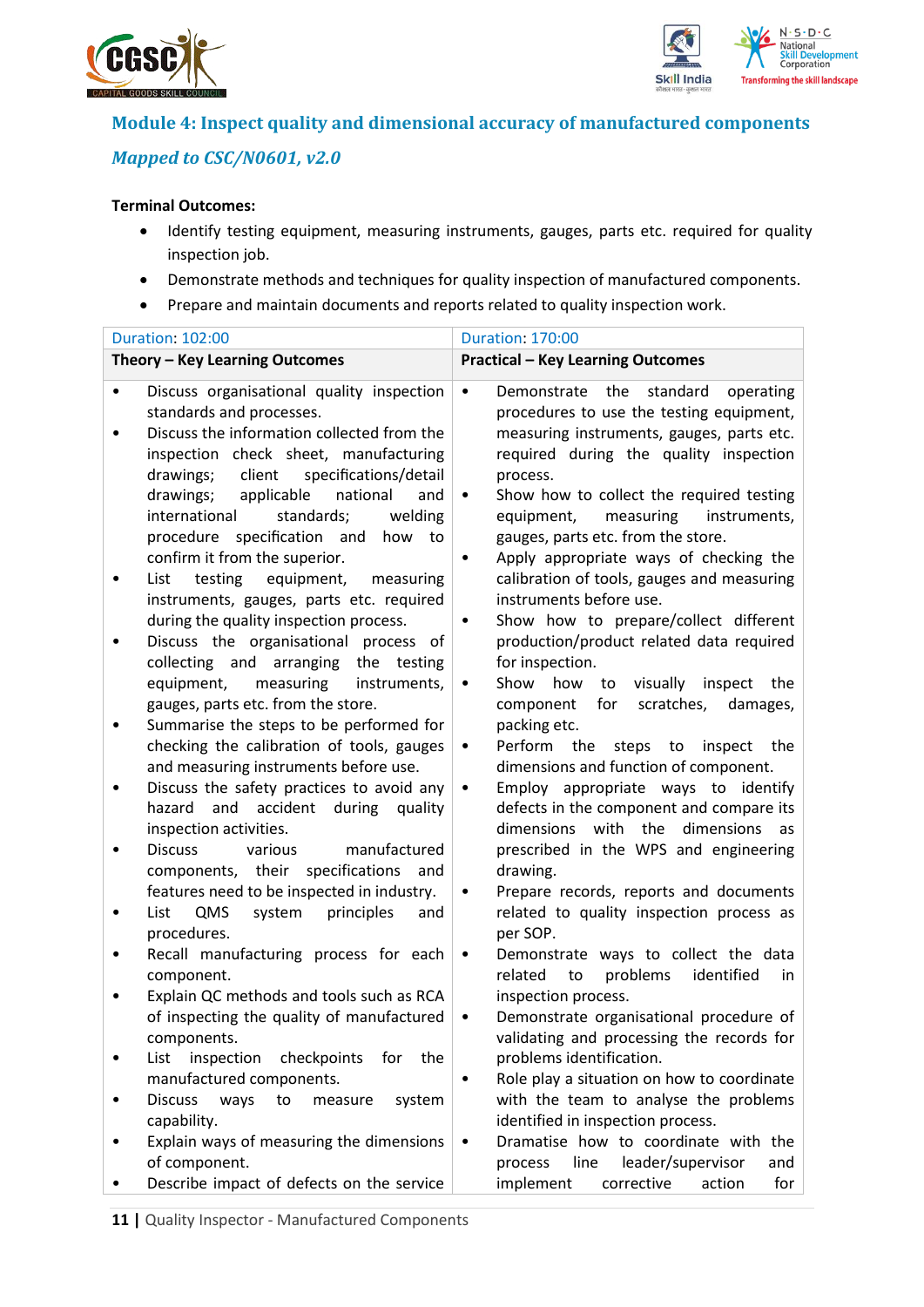



| performance of the fabricated<br><b>or</b><br>machined components/structures.<br>Discuss inspection techniques to verify the<br>quality and effectiveness of manufactured<br>components.<br>Discuss the records,<br>reports<br>and<br>documents needed to be maintained and<br>updated as per SOP.<br>Recall process of operating software like<br>MS Office, SAP, ERP etc. | discrepancies identified in the inspection<br>report. |
|-----------------------------------------------------------------------------------------------------------------------------------------------------------------------------------------------------------------------------------------------------------------------------------------------------------------------------------------------------------------------------|-------------------------------------------------------|
| <b>Classroom Aids:</b>                                                                                                                                                                                                                                                                                                                                                      |                                                       |
| Whiteboard, marker pen, projector                                                                                                                                                                                                                                                                                                                                           |                                                       |

#### **Tools, Equipment and Other Requirements**

- Basic tool box, Work bench with vice
- Air Gauge Unit/Plugs/Rings, Apron, Bore Gauge, Centre Bench, Defective Samples, Dial Gauge/With Stand, Fixtures, Gauges, Height Gauge, Labels / Stickers, Sample Inspection Report Format, Limit Samples for Visual Defects, Manuals for SPC, APQP, MSA TS Standards, Micrometer, Ok Parts With Known Dimension, Parts (Within & Out Of Tolerance As Per Drawings), Plug ,Ring & Taper Go/No Go Gauges, Profile Gauge, Sample Parts, Screw Jack, Standard V Block/Magnetic, Surface Plate With Stand, Thread Plug/Ring Gauge, Tools, Vernier Caliper
- **Safety materials**: Fire extinguisher, leather safety gloves, leather aprons, safety glasses with side shields, ear plug, safety shoes and first-aid kit
- **Cleaning material**: Tip cleaner, wire brush (M.S.), cleaning agents, cleaning cloth, waste container, dust pan and brush set, liquid soap, hand towel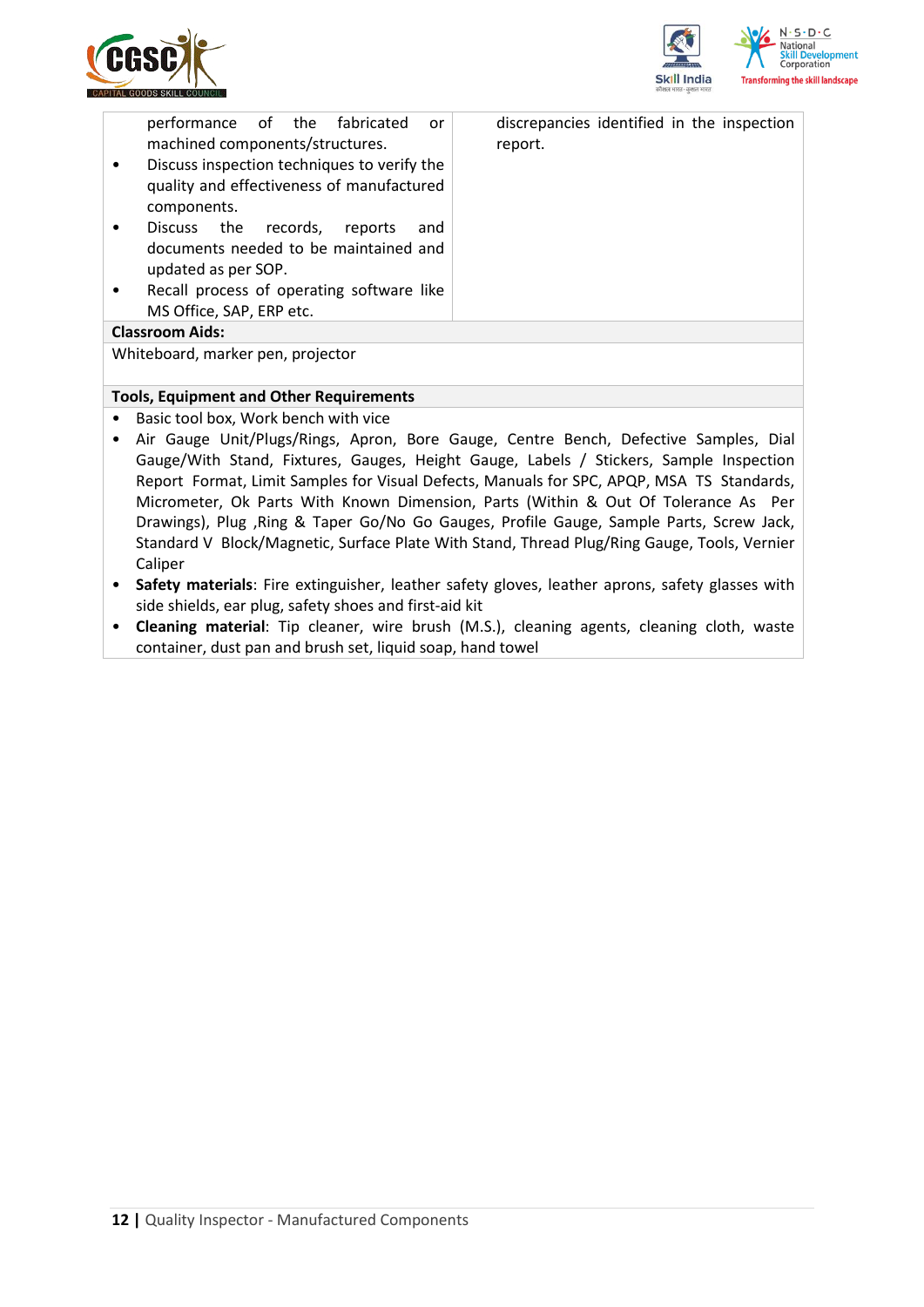



# **Annexure**

## <span id="page-12-0"></span>**Trainer Requirements**

| <b>Trainer Prerequisites</b>         |                |                                               |                       |                            |                       |                |
|--------------------------------------|----------------|-----------------------------------------------|-----------------------|----------------------------|-----------------------|----------------|
| <b>Minimum</b><br><b>Educational</b> | Specialization | <b>Relevant Industry</b><br><b>Experience</b> |                       | <b>Training Experience</b> |                       | <b>Remarks</b> |
| Qualification                        |                | Years                                         | <b>Specialization</b> | <b>Years</b>               | <b>Specialization</b> |                |
| Diploma                              | Mechanical     | 4                                             | Quality               | 1                          | Quality               | <b>NA</b>      |
| B.E/B.Tech                           | Mechanical     | 2                                             | Quality               | 1                          | Quality               | <b>NA</b>      |

| <b>Trainer Certification</b>                                 |                                |  |  |  |
|--------------------------------------------------------------|--------------------------------|--|--|--|
| <b>Platform Certification</b><br><b>Domain Certification</b> |                                |  |  |  |
| "Quality Inspector - Manufactured Components,                | "Trainer, MEP/Q2601 v1.0"      |  |  |  |
| CSC/Q0601, version 2.0".                                     | Minimum accepted score is 80%. |  |  |  |
| Minimum accepted score is 80%.                               |                                |  |  |  |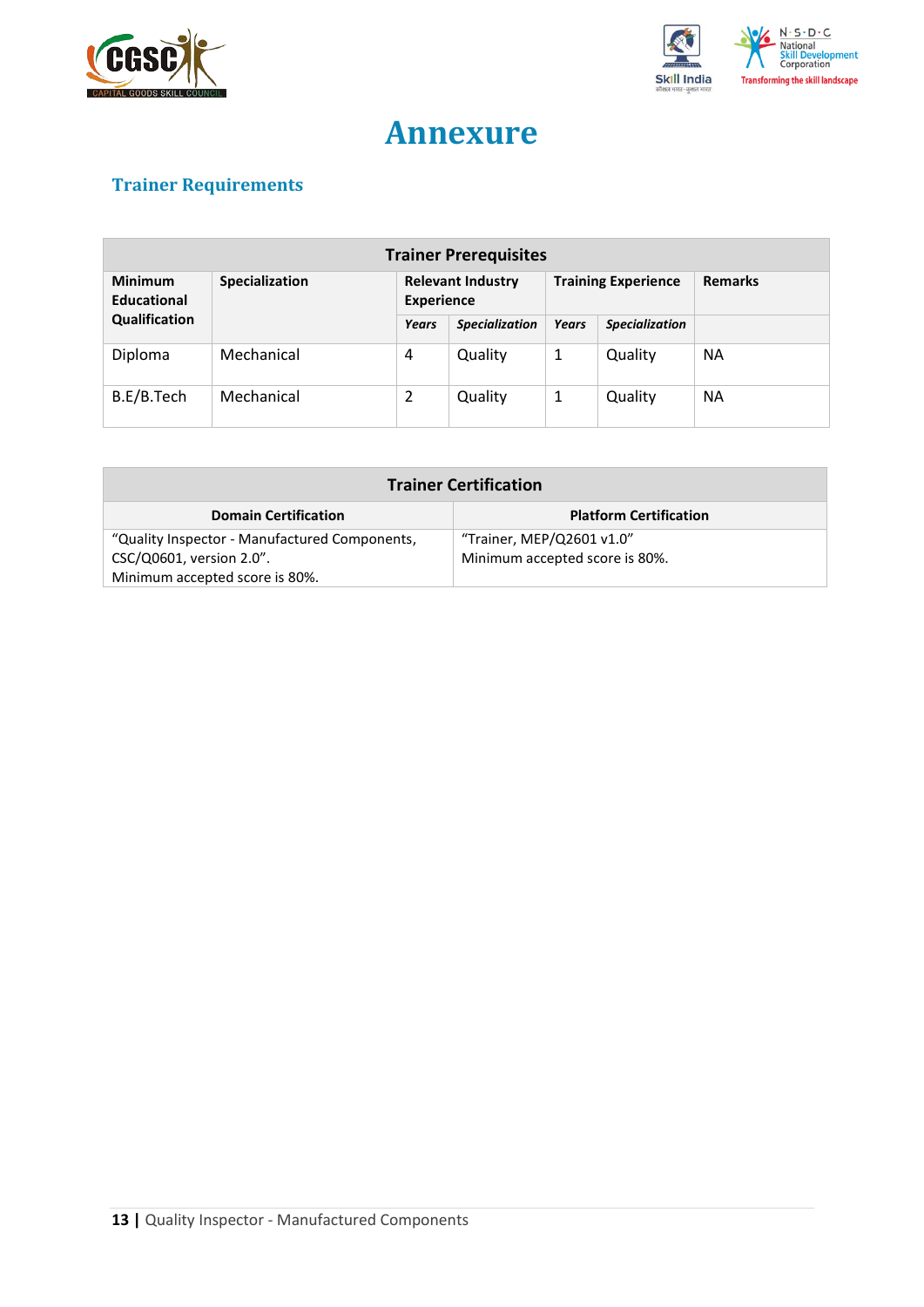

*`*

<span id="page-13-0"></span>



| <b>Assessor Prerequisites</b>                                                      |            |                          |                                                 |       |                       |           |
|------------------------------------------------------------------------------------|------------|--------------------------|-------------------------------------------------|-------|-----------------------|-----------|
| <b>Minimum</b><br><b>Specialization</b><br><b>Educational</b><br><b>Experience</b> |            | <b>Relevant Industry</b> | <b>Training/Assessment</b><br><b>Experience</b> |       | <b>Remarks</b>        |           |
| Qualification                                                                      |            | Years                    | <b>Specialization</b>                           | Years | <b>Specialization</b> |           |
| Diploma                                                                            | Mechanical | 4                        | Quality                                         | 1     | Quality               | <b>NA</b> |
| B.E/B.Tech                                                                         | Mechanical | 2                        | Quality                                         | 1     | Quality               | <b>NA</b> |

| <b>Assessor Certification</b>                 |                                |
|-----------------------------------------------|--------------------------------|
| <b>Domain Certification</b>                   | <b>Platform Certification</b>  |
| "Quality Inspector - Manufactured Components, | "Assessor; MEP/Q2701 v1.0"     |
| CSC/Q0601, version 2.0".                      | Minimum accepted score is 80%. |
| Minimum accepted score is 80%.                |                                |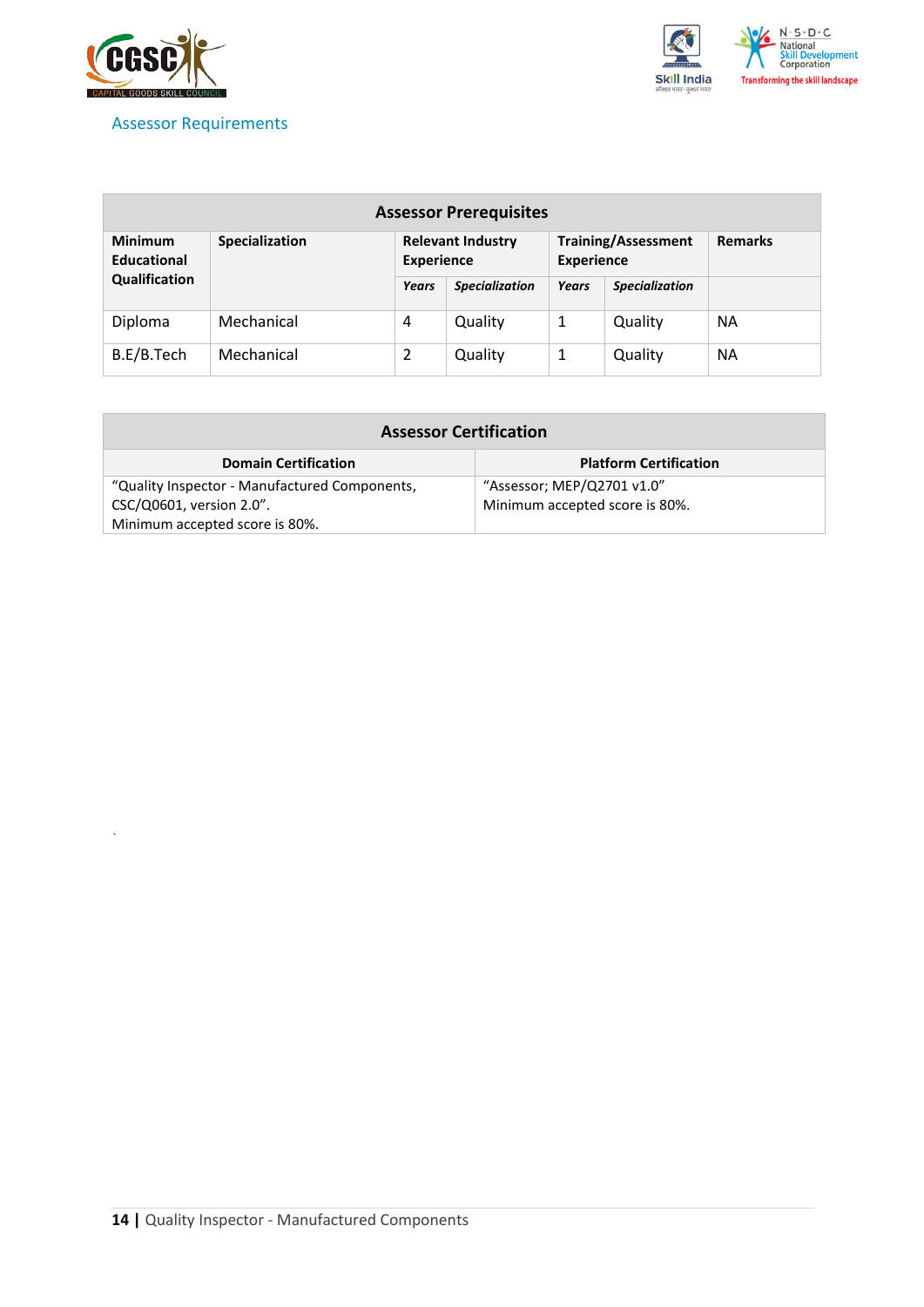



### <span id="page-14-0"></span>**Assessment Strategy**

- 1. Assessment System Overview:
	- Batches assigned to the assessment agencies for conducting the assessment on SDMS/SIP or email
	- Assessment agencies send the assessment confirmation to VTP/TC looping SSC
	- Assessment agency deploys the ToA certified Assessor for executing the assessment
	- SSC monitors the assessment process & records
- 2. Testing Environment:
	- Confirm that the centre is available at the same address as mentioned on SDMS or SIP
	- Check the duration of the training.
	- Check the Assessment Start and End time to be as 10 a.m. and 5 p.m.
	- If the batch size is more than 30, then there should be 2 Assessors.
	- Check that the allotted time to the candidates to complete Theory & Practical Assessment is correct.
	- Check the mode of assessment—Online (TAB/Computer) or Offline (OMR/PP).
	- Confirm the number of TABs on the ground are correct to execute the Assessment smoothly.
	- Check the availability of the Lab Equipment for the particular Job Role.
- 3. Assessment Quality Assurance levels / Framework:
	- Question papers created by the Subject Matter Experts (SME)
	- Question papers created by the SME verified by the other subject Matter Experts
	- Questions are mapped with NOS and PC
	- Question papers are prepared considering that level 1 to 3 are for the unskilled & semi-skilled individuals, and level 4 and above are for the skilled, supervisor & higher management
	- Assessor must be ToA certified & trainer must be ToT Certified
	- Assessment agency must follow the assessment guidelines to conduct the assessment
- 4. Types of evidence or evidence-gathering protocol:
	- Time-stamped & geotagged reporting of the assessor from assessment location
	- Centre photographs with signboards and scheme specific branding
	- Biometric or manual attendance sheet (stamped by TP) of the trainees during the training period
	- Time-stamped & geotagged assessment (Theory + Viva + Practical) photographs & videos
- 5. Method of verification or validation:
	- Surprise visit to the assessment location
	- Random audit of the batch
	- Random audit of any candidate
- 6. Method for assessment documentation, archiving, and access
	- Hard copies of the documents are stored
	- Soft copies of the documents & photographs of the assessment are uploaded / accessed from Cloud Storage
	- Soft copies of the documents & photographs of the assessment are stored in the Hard Drives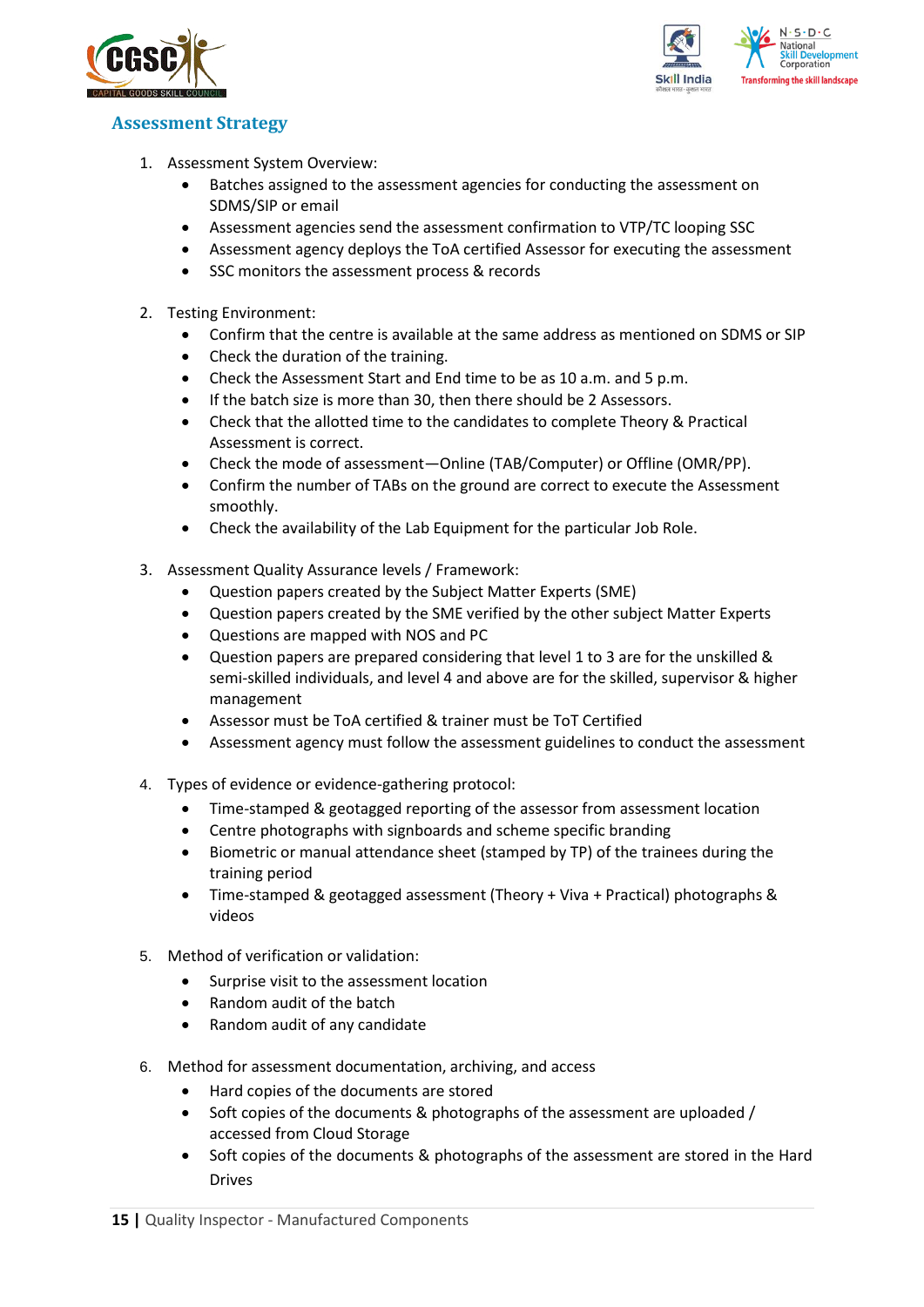

## <span id="page-15-0"></span>**References**



## <span id="page-15-1"></span>**Glossary**

| <b>Term</b>                            | <b>Description</b>                                                                                                                                                                                                                                                                                                                            |
|----------------------------------------|-----------------------------------------------------------------------------------------------------------------------------------------------------------------------------------------------------------------------------------------------------------------------------------------------------------------------------------------------|
| <b>Declarative</b><br><b>Knowledge</b> | Declarative knowledge refers to facts, concepts and principles that need to<br>be known and/or understood in order to accomplish a task or to solve a<br>problem.                                                                                                                                                                             |
| <b>Key Learning</b><br><b>Outcome</b>  | Key learning outcome is the statement of what a learner needs to know,<br>understand and be able to do in order to achieve the terminal outcomes. A<br>set of key learning outcomes will make up the training outcomes. Training<br>outcome is specified in terms of knowledge, understanding (theory) and<br>skills (practical application). |
| (M) TLO                                | On-the-job training (Mandatory); trainees are mandated to complete<br>specified hours of training on site                                                                                                                                                                                                                                     |
| OJT (R)                                | On-the-job training (Recommended); trainees are recommended the<br>specified hours of training on site                                                                                                                                                                                                                                        |
| <b>Procedural</b><br><b>Knowledge</b>  | Procedural knowledge addresses how to do something, or how to perform a<br>task. It is the ability to work, or produce a tangible work output by applying<br>cognitive, affective or psychomotor skills.                                                                                                                                      |
| <b>Training Outcome</b>                | Training outcome is a statement of what a learner will know, understand<br>and be able to do upon the completion of the training.                                                                                                                                                                                                             |
| <b>Terminal Outcome</b>                | Terminal outcome is a statement of what a learner will know, understand<br>and be able to do upon the completion of a module. A set of terminal<br>outcomes help to achieve the training outcome.                                                                                                                                             |